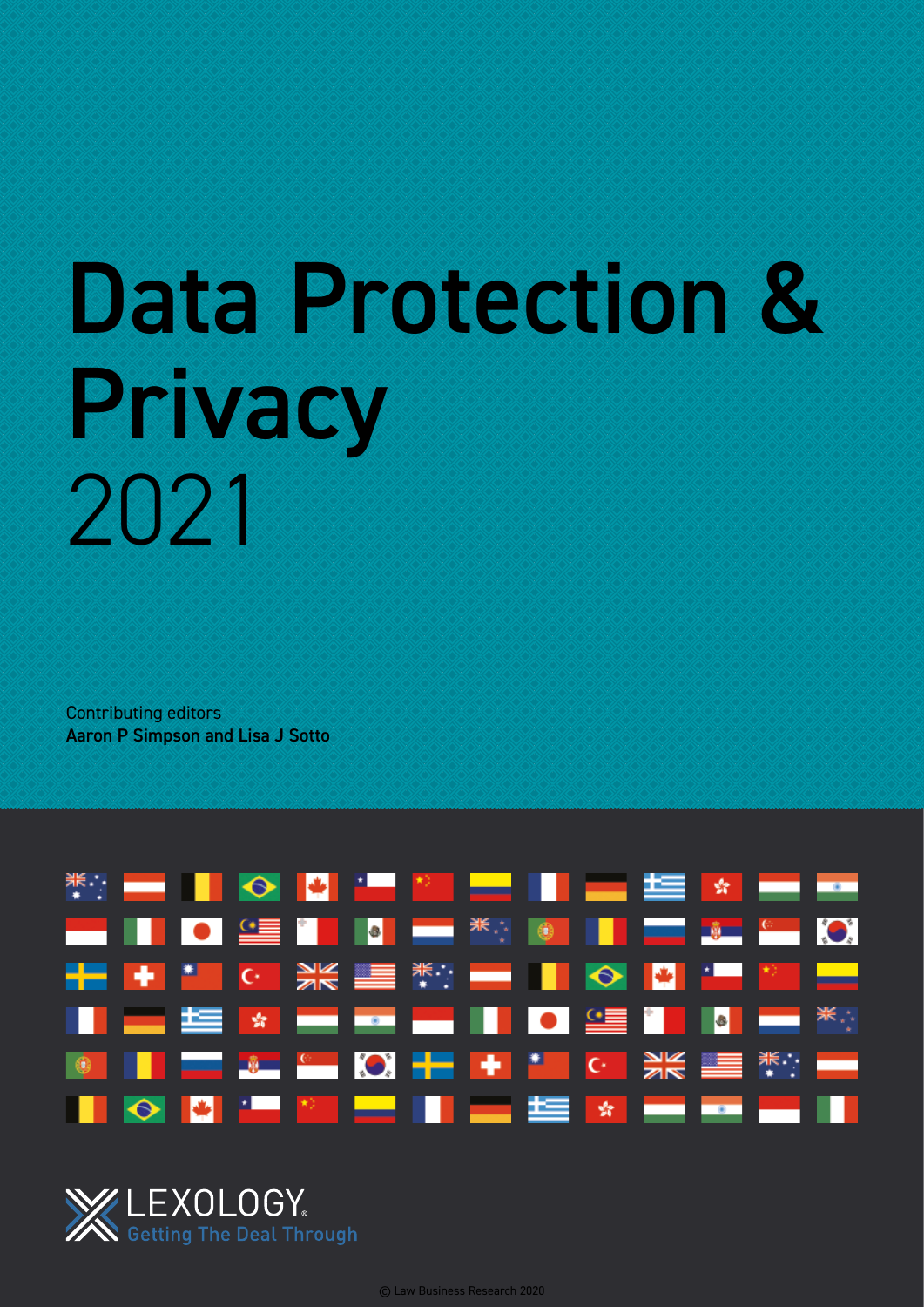#### Publisher Tom Barnes tom.barnes@lbresearch.com

**Subscriptions** Claire Bagnall claire.bagnall@lbresearch.com

#### Senior business development manager Adam Sargent

adam.sargent@gettingthedealthrough.com

#### Published by

Law Business Research Ltd Meridian House, 34-35 Farringdon Street London, EC4A 4HL, UK

The information provided in this publication is general and may not apply in a specific situation. Legal advice should always be sought before taking any legal action based on the information provided. This information is not intended to create, nor does receipt of it constitute, a lawyer– client relationship. The publishers and authors accept no responsibility for any acts or omissions contained herein. The information provided was verified between May and August 2020. Be advised that this is a developing area.

© Law Business Research Ltd 2020 No photocopying without a CLA licence. First published 2012 Ninth edition ISBN 978-1-83862-322-7

Printed and distributed by Encompass Print Solutions Tel: 0844 2480 112



## **Data Protection & Privacy** 2021

Contributing editors Aaron P Simpson and Lisa J Sotto Hunton Andrews Kurth LLP

Lexology Getting The Deal Through is delighted to publish the ninth edition of *Data Protection & Privacy*, which is available in print and online at www.lexology.com/gtdt.

Lexology Getting The Deal Through provides international expert analysis in key areas of law, practice and regulation for corporate counsel, cross-border legal practitioners, and company directors and officers.

Throughout this edition, and following the unique Lexology Getting The Deal Through format, the same key questions are answered by leading practitioners in each of the jurisdictions featured. Our coverage this year includes new chapters on Canada and Romania.

Lexology Getting The Deal Through titles are published annually in print. Please ensure you are referring to the latest edition or to the online version at www.lexology.com/gtdt.

Every effort has been made to cover all matters of concern to readers. However, specific legal advice should always be sought from experienced local advisers.

Lexology Getting The Deal Through gratefully acknowledges the efforts of all the contributors to this volume, who were chosen for their recognised expertise. We also extend special thanks to the contributing editors, Aaron P Simpson and Lisa J Sotto of Hunton Andrews Kurth LLP, for their continued assistance with this volume.



London August 2020

Reproduced with permission from Law Business Research Ltd This article was first published in September 2020 For further information please contact editorial@gettingthedealthrough.com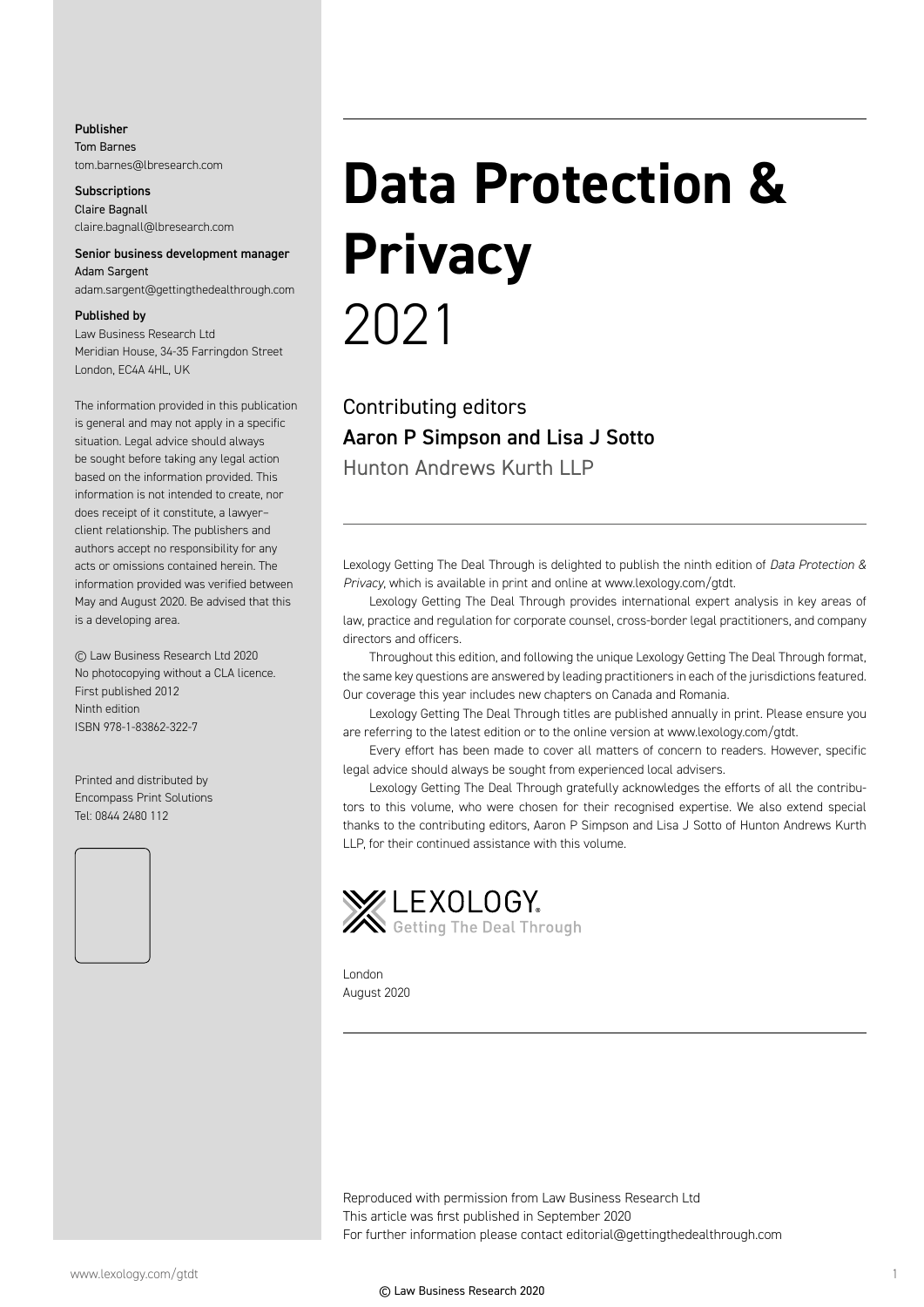### **Contents**

| <b>Introduction</b>                                          | 5  |
|--------------------------------------------------------------|----|
| Aaron P Simpson and Lisa J Sotto                             |    |
| Hunton Andrews Kurth LLP                                     |    |
| <b>EU</b> overview                                           | 9  |
| Aaron P Simpson, Claire François and James Henderson         |    |
| Hunton Andrews Kurth LLP                                     |    |
| <b>The Privacy Shield</b>                                    | 12 |
| Aaron P Simpson and Maeve Olney                              |    |
| Hunton Andrews Kurth LLP                                     |    |
| <b>Australia</b>                                             | 17 |
| Alex Hutchens, Jeremy Perier and Meena Muthuraman            |    |
| McCullough Robertson                                         |    |
| Austria                                                      | 25 |
| Rainer Knyrim                                                |    |
| Knyrim Trieb Rechtsanwälte                                   |    |
| <b>Belgium</b>                                               | 33 |
| David Dumont and Laura Léonard                               |    |
| Hunton Andrews Kurth LLP                                     |    |
| Brazil                                                       | 45 |
| Fabio Ferreira Kujawski, Paulo Marcos Rodrigues Brancher and |    |
| Thiago Luís Sombra                                           |    |
| Mattos Filho Veiga Filho Marrey Jr e Quiroga Advogados       |    |
| Canada                                                       | 53 |
| Doug Tait and Catherine Hamilton                             |    |
| Thompson Dorfman Sweatman LLP                                |    |
| Chile                                                        | 60 |
| Claudio Magliona, Nicolás Yuraszeck and Carlos Araya         |    |
| Magliona Abogados                                            |    |
| <b>China</b>                                                 | 67 |
| Gabriela Kennedy, Karen H F Lee and Cheng Hau Yeo            |    |
| Mayer Brown                                                  |    |
| Colombia                                                     | 76 |
| María Claudia Martínez and Daniela Huertas Vergara           |    |
| <b>DLA Piper</b>                                             |    |
| <b>France</b>                                                | 83 |
| Benjamin May and Farah Bencheliha                            |    |
| Aramis Law Firm                                              |    |

| Germany                                                         | 95  |
|-----------------------------------------------------------------|-----|
| Peter Huppertz                                                  |     |
| Hoffmann Liebs Fritsch & Partner                                |     |
| Greece                                                          | 102 |
| Vasiliki Christou                                               |     |
| Vasiliki Christou, Attorney at Law                              |     |
| <b>Hong Kong</b>                                                | 109 |
| Gabriela Kennedy, Karen H F Lee and Cheng Hau Yeo               |     |
| Mayer Brown                                                     |     |
| <b>Hungary</b>                                                  | 118 |
| Endre Várady and Eszter Kata Tamás                              |     |
| VJT & Partners Law Firm                                         |     |
| India                                                           | 126 |
| Stephen Mathias and Nageeb Ahmed Kazia                          |     |
| Kochhar & Co                                                    |     |
| <b>Indonesia</b>                                                | 133 |
| Abadi Abi Tisnadisastra, Prihandana Suko Prasetyo Adi and       |     |
| Noor Prayoga Mokoginta                                          |     |
| <b>AKSET Law</b>                                                |     |
| <b>Italy</b>                                                    | 142 |
| Paolo Balboni, Luca Bolognini, Antonio Landi and Davide Baldini |     |
| <b>ICT Legal Consulting</b>                                     |     |
| Japan                                                           | 150 |
| Akemi Suzuki and Tomohiro Sekiguchi                             |     |
| Nagashima Ohno & Tsunematsu                                     |     |
| <b>Malaysia</b>                                                 | 159 |
| Jillian Chia Yan Ping and Natalie Lim                           |     |
| <b>SKRINE</b>                                                   |     |
| Malta                                                           | 166 |
| Terence Cassar, Ian Gauci and Bernice Saliba                    |     |
| <b>GTG Advocates</b>                                            |     |
| <b>Mexico</b>                                                   | 174 |
| Abraham Diaz and Gustavo A Alcocer                              |     |
| OLIVARES                                                        |     |
| <b>Netherlands</b>                                              | 182 |
| Inge de Laat and Margie Breugem                                 |     |
| Rutgers Posch Visée Endedijk NV                                 |     |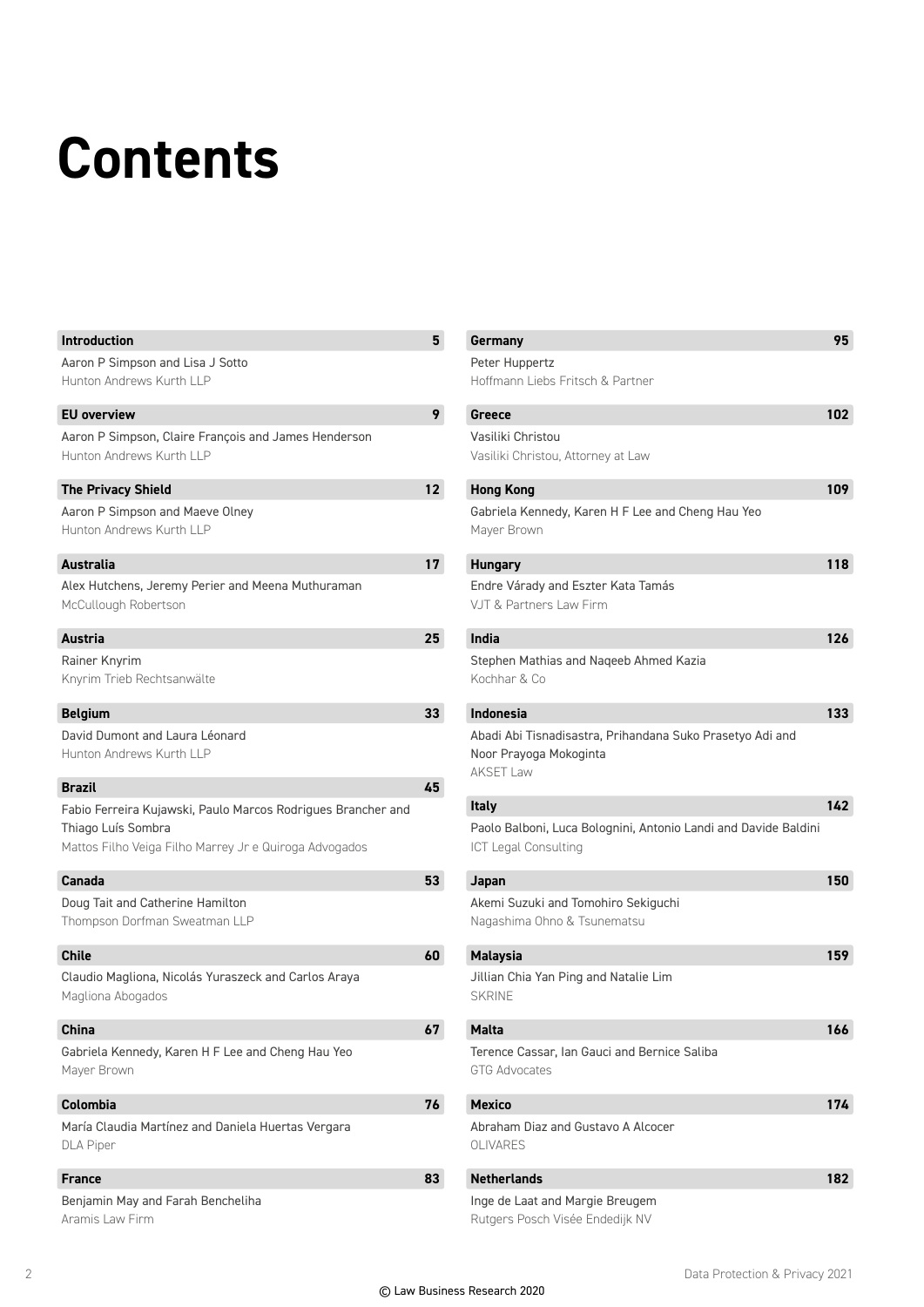| <b>New Zealand</b>                                                                                                | 190 |
|-------------------------------------------------------------------------------------------------------------------|-----|
| Derek Roth-Biester and Megan Pearce<br>Anderson Lloyd Lawyers                                                     |     |
| <b>Portugal</b>                                                                                                   | 197 |
| Helena Tapp Barroso and Tiago Félix da Costa<br>Morais Leitão, Galvão Teles, Soares da Silva & Associados         |     |
| Romania                                                                                                           | 206 |
| Daniel Alexie, Cristina Cretu, Flavia Stefura and Laura Dinu<br>MPR Partners   Maravela, Popescu & Asociatii      |     |
| <b>Russia</b>                                                                                                     | 214 |
| Ksenia Andreeva, Anastasia Dergacheva, Anastasia Kiseleva,<br>Vasilisa Strizh and Brian L Zimbler<br>Morgan Lewis |     |
| <b>Serbia</b>                                                                                                     | 222 |
| Bogdan Ivanišević and Milica Basta<br><b>BDK Advokati</b>                                                         |     |
| <b>Singapore</b>                                                                                                  | 229 |
| Lim Chong Kin and Charis Seow<br>Drew & Napier LLC                                                                |     |
| <b>South Korea</b>                                                                                                | 243 |
| Young-Hee Jo, Seungmin Jasmine Jung and Kwangbok Kim                                                              |     |

Ingmin Jasmine Jung and Kwangb<mark>i</mark> LAB Partners

| Sweden                                                                                                               | 253 |
|----------------------------------------------------------------------------------------------------------------------|-----|
| Henrik Nilsson                                                                                                       |     |
| Wesslau Södergvist Advokatbyrå                                                                                       |     |
| <b>Switzerland</b>                                                                                                   | 261 |
| <b>Lukas Morscher and Leo Rusterholz</b><br>Lenz & Staehelin                                                         |     |
| <b>Taiwan</b>                                                                                                        | 271 |
| Yulan Kuo, Jane Wang, Brian Hsiang-Yang Hsieh and<br>Ruby Ming-Chuang Wang<br>Formosa Transnational Attorneys at Law |     |
| <b>Turkey</b>                                                                                                        | 278 |
| Esin Çamlıbel, Beste Yıldızili Ergül and Naz Esen<br>Turunc                                                          |     |
| <b>United Kingdom</b>                                                                                                | 286 |
| Aaron P Simpson, James Henderson and Jonathan Wright<br>Hunton Andrews Kurth II P                                    |     |
| <b>United States</b>                                                                                                 | 296 |
| Aaron P Simpson and Lisa J Sotto<br>Hunton Andrews Kurth II P                                                        |     |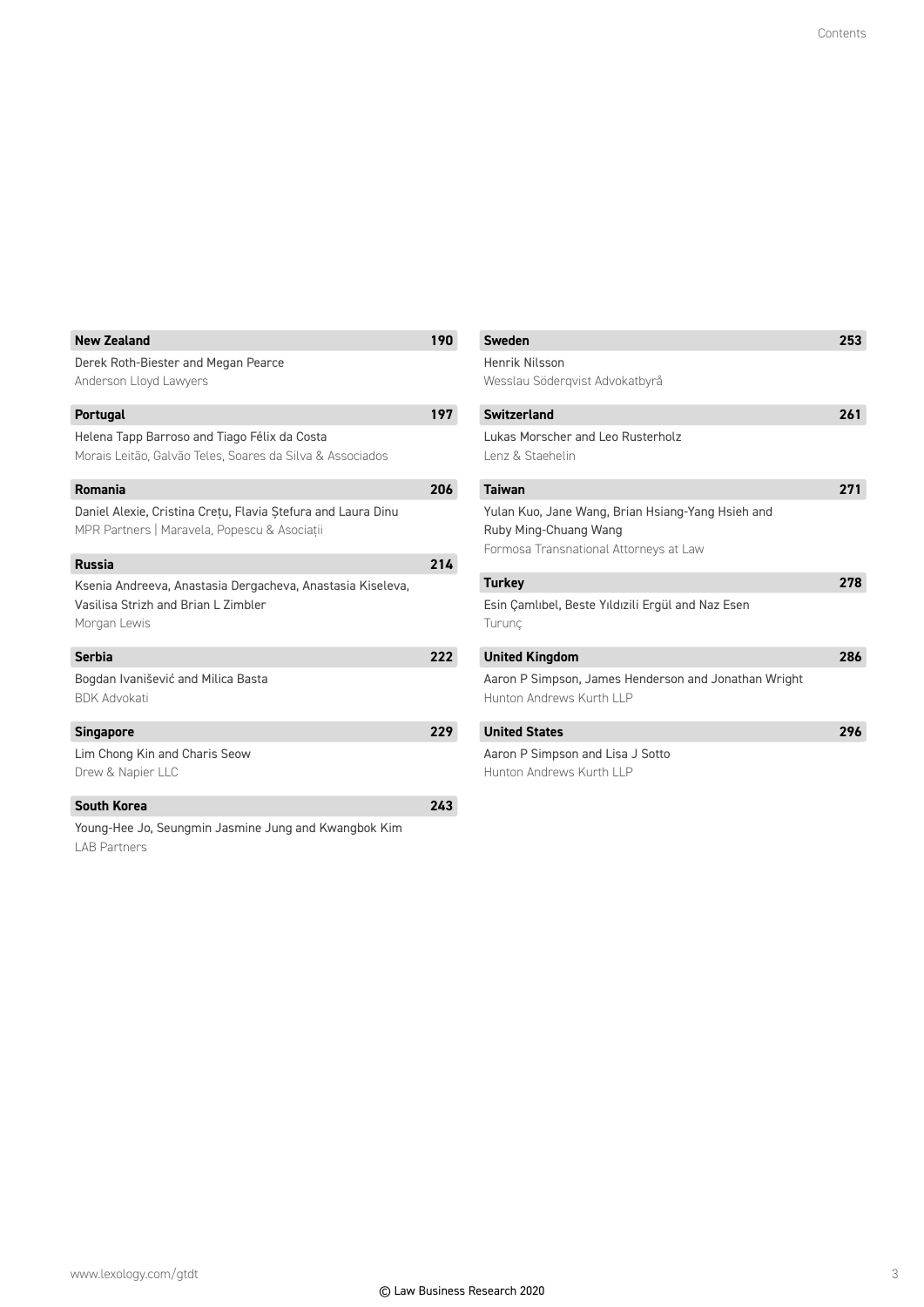### **Canada**

Doug Tait and Catherine Hamilton\*

Thompson Dorfman Sweatman LLP

#### **LAW AND THE REGULATORY AUTHORITY**

#### **Legislative framework**

1 Summarise the legislative framework for the protection of personally identifiable information (PII). Does your jurisdiction have a dedicated data protection law? Is the data protection law in your jurisdiction based on any international instruments on privacy or data protection?

In Canada, four private sector privacy enactments provide the framework for the protection of PII. These are:

- Canada's federal Personal Information Protection and Electronic Documents Act (PIPEDA);
- the province of Québec's An Act Respecting the Protection of Personal Information in the Private Sector (Private Sector  $Act$  ( $QCD$ )) $\cdot$
- the province of Alberta's Personal Information Protection Act (PIPA  $(AB)$ ); and
- the province of British Columbia's Personal Information Protection Act (PIPA (BC)).

PIPEDA governs the interprovincial and international collection, use or disclosure of PII by private sector organisations in the course of carrying out commercial activities for profit. It also has application to employee PII in federally regulated organisations (such as banks, airlines, railways, and telecommunication companies).

PIPEDA also applies within all provinces and territories in Canada, except Québec, Alberta and British Columbia. The Private Sector Act (QC), PIPA (AB) and PIPA (BC) have been deemed substantially similar to PIPEDA and as such PIPEDA does not apply to private sector organisations carrying out commercial activities wholly within those provinces.

While the Private Sector Act (QC), PIPA (AB) and PIPA (BC) have each been deemed substantially similar to PIPEDA, there are differences in the details of each. These provincial laws apply, generally speaking, to all private sector organisations with respect to the collection, use and disclosure of PII in the course of carrying out commercial activities and to employees' PII. The Private Sector Act (QC) also applies to the private sector's collection, use and disclosure of health PII.

Health information privacy legislation in the provinces of Ontario, New Brunswick, Nova Scotia and Newfoundland, and Labrador have been deemed substantially similar to PIPEDA and apply to health PII within those provinces. In those provinces and territories where health information privacy legislation has not been deemed substantially similar to PIPEDA, both the provincial or territorial health information privacy legislation and PIPEDA may apply.

Privacy matters involving public sector institutions are governed by a variety of federal, provincial and territorial public sector privacy legislative enactments.

Certain provinces have enacted legislation recognising invasion of privacy as statutory tort, while there are also various offenses within the Criminal Code (Canada) regarding the invasion of privacy.

#### **Data protection authority**

2 Which authority is responsible for overseeing the data protection law? Describe the investigative powers of the authority.

There is no single regulatory authority dedicated to overseeing and enforcing data protection laws in Canada. The applicable regulatory authority varies based upon whether the matter is appropriately covered by federal or provincial privacy laws.

While the Office of the Privacy Commissioner of Canada (OPC) oversees and enforces PIPEDA, each province and territory of Canada has a commissioner or ombudsperson responsible for overseeing and enforcing its own provincial or territorial privacy legislation. In the case of Québec, Alberta and British Columbia their privacy legislation is overseen and enforced by the *Commission d'accès à l'information du Québec* (CAI), the Office of the Information & Privacy Commissioner of Alberta and the Office of the Information & Privacy Commissioner for British Columbia, respectively.

Under PIPEDA, the OPC has the power to investigate complaints made by individuals. The OPC can also initiate an investigation based on reasonable grounds to believe that a matter warrants it. Under its investigatory power, the OPC has the power to summon witnesses to give oral or written evidence, inspect documents and compel the production thereof, and inspect premises other than a dwelling house. The OPC, upon having reasonable grounds to believe that an organisation is contravening PIPEDA, has the authority to audit the organisation's PII practices, including examining the policies, procedures and practices of an organisation, exploring the physical and security controls of an organisation, and inspecting an organisation's incident response management protocols.

The CAI, under Québec's An Act Respecting the Protection of Personal Information in the Private Sector, and the Commissioners, under Alberta's Personal Information Protection Act and British Columbia's Personal Information Protection Act, each have similar investigatory powers, and where necessary, the power to conduct an inquiry. Following an inquiry, each also has the power to issue orders.

#### **Cooperation with other data protection authorities**

 $3$  Are there legal obligations on the data protection authority to cooperate with other data protection authorities, or is there a mechanism to resolve different approaches?

There are no legal obligations on Canadian data protection authorities to cooperate with other data protection authorities. However, the OPC has the express authority under PIPEDA to share information with provincial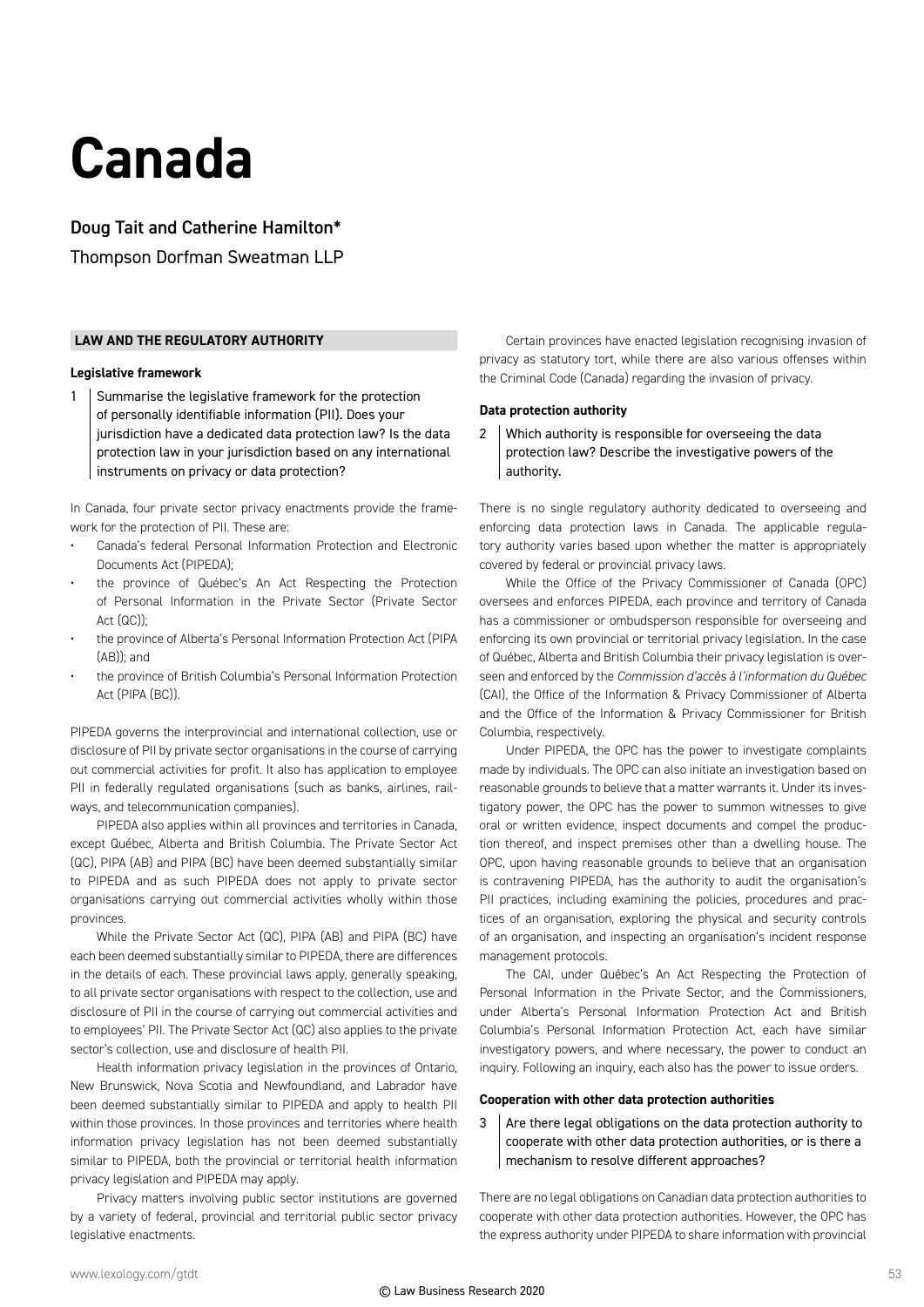and territorial counterparts in the context of an ongoing or potential investigation of a complaint or audit. Canadian privacy commissioners and ombudspersons may also develop and publish joint publications or guidelines related to the protection of PII. The OPC may also share information with a foreign data protection counterpart pursuant to a written information sharing arrangement.

#### **Breaches of data protection**

 $4$  Can breaches of data protection law lead to administrative sanctions or orders, or criminal penalties? How would such breaches be handled?

In Canada, breaches of federal and provincial privacy laws can result in sanctions or orders, or criminal penalties.

Under PIPEDA, certain breaches can, if an organisation is found guilty, result in monetary fines. However, as it currently stands, the OPC does not have the authority under PIPEDA to prosecute offences or issue fines. As such, where it believes an offence has been committed, the matter must be referred to the office of the Attorney General of Canada, who, after its investigation, determines potential prosecution.

#### **SCOPE**

#### **Exempt sectors and institutions**

5 Does the data protection law cover all sectors and types of organisation or are some areas of activity outside its scope?

Canada's federal Personal Information Protection and Electronic Documents Act (PIPEDA) does not cover any private sector, for profit, commercial organisation operating wholly within the provinces of Québec, Alberta and British Columbia, nor does it cover employee personally identifiable information (PII) of private sector, for profit, commercial organisations that are not federally regulated. It also does not cover organisations that are not engaged in for profit commercial activities (such as, generally speaking, not-for-profits, charities and political parties).

Organisations that collect PII solely for 'journalistic, artistic or literary purposes' are also exempt from PIPEDA.

#### **Communications, marketing and surveillance laws**

6 Does the data protection law cover interception of communications, electronic marketing or monitoring and surveillance of individuals? If not, list other relevant laws in this regard.

Electronic marketing is regulated by the Act to promote the efficiency and adaptability of the Canadian economy by regulating certain activities that discourage reliance on electronic means of carrying out commercial activities, and to amend the Canadian Radio-television and Telecommunications Commission Act, the Competition Act, the Personal Information Protection and Electronic Documents Act and the Telecommunications Act and its regulations (as amended). This legislation is commonly known as 'Canada's Anti-Spam Legislation' (CASL).

PIPEDA will apply to the same activities where the processing of PII is involved.

Private sector privacy laws generally permit overt or covert video surveillance and the recoding of phone calls, but both must be balanced with an individual's right to privacy and to achieve a specific purpose. As a general rule, organisations should consider less intrusive means of achieving the same end before conducting video surveillance. In addition, certain provinces have enacted statutory privacy torts for violation of privacy in which surveillance or the listening to, or recording of, a conversation may be a violation of an individual's privacy.

The Criminal Code sets out privacy-related offences, specifically the interception of communications and provisions governing how law enforcement may obtain judicial authorisation to conduct electronic surveillance for criminal investigations.

#### **Other laws**

 $7$  Identify any further laws or regulations that provide specific data protection rules for related areas.

There are numerous federal and provincial laws that provide for specific privacy and data protection rules and laws that apply to, among other things, banking, credit unions, financial transactions, electronic commerce, consumer credit reporting, health and health records or data which contains specific confidentiality provisions concerning PII that is collected.

#### **PII formats**

#### 8 | What forms of PII are covered by the law?

The basic concept in Canadian privacy law is that PII is any information, recorded or not, about an identifiable individual, regardless of what format it may be held. Examples of PII are:

- age, name, assigned identification numbers, income, ethnic origin, religion, marital status, fingerprints or blood type;
- opinions, evaluations, comments, social status or disciplinary actions;
- education, medical, criminal and employment histories;
- information about financial transactions; and
- employee files, credit records, loan records and medical records.

#### **Extraterritoriality**

9 | Is the reach of the law limited to PII owners and processors of PII established or operating in the jurisdiction?

PIPEDA is silent as to its territorial scope. However, the Federal Court of Canada has held that, in the absence of language clearly limiting its application to Canada, PIPEDA can be interpreted to apply in all circumstances in which there exists a 'real and substantial link' between an organisation's activities and Canada.

#### **Covered uses of PII**

 $10$  | Is all processing or use of PII covered? Is a distinction made between those who control or own PII and those who provide PII processing services to owners? Do owners', controllers' and processors' duties differ?

Under PIPEDA, the organisation that determines the purpose of collection and collects, uses and discloses the PII is in control of that information. The same organisation may also process the PII itself or transfer it to a third party (either within or outside of Canada) for processing. Even though PII may be transferred to a third party for processing, it is the controlling organisation that remains in control of, and is ultimately responsible for, the PII.

#### **LEGITIMATE PROCESSING OF PII**

#### **Legitimate processing – grounds**

11 Does the law require that the holding of PII be legitimised on specific grounds, for example to meet the owner's legal obligations or if the individual has provided consent?

In general, subject to limited exceptions, Canadian privacy legislation requires organisations to obtain meaningful consent for the collection, use and disclosure of personally identifiable information (PII). What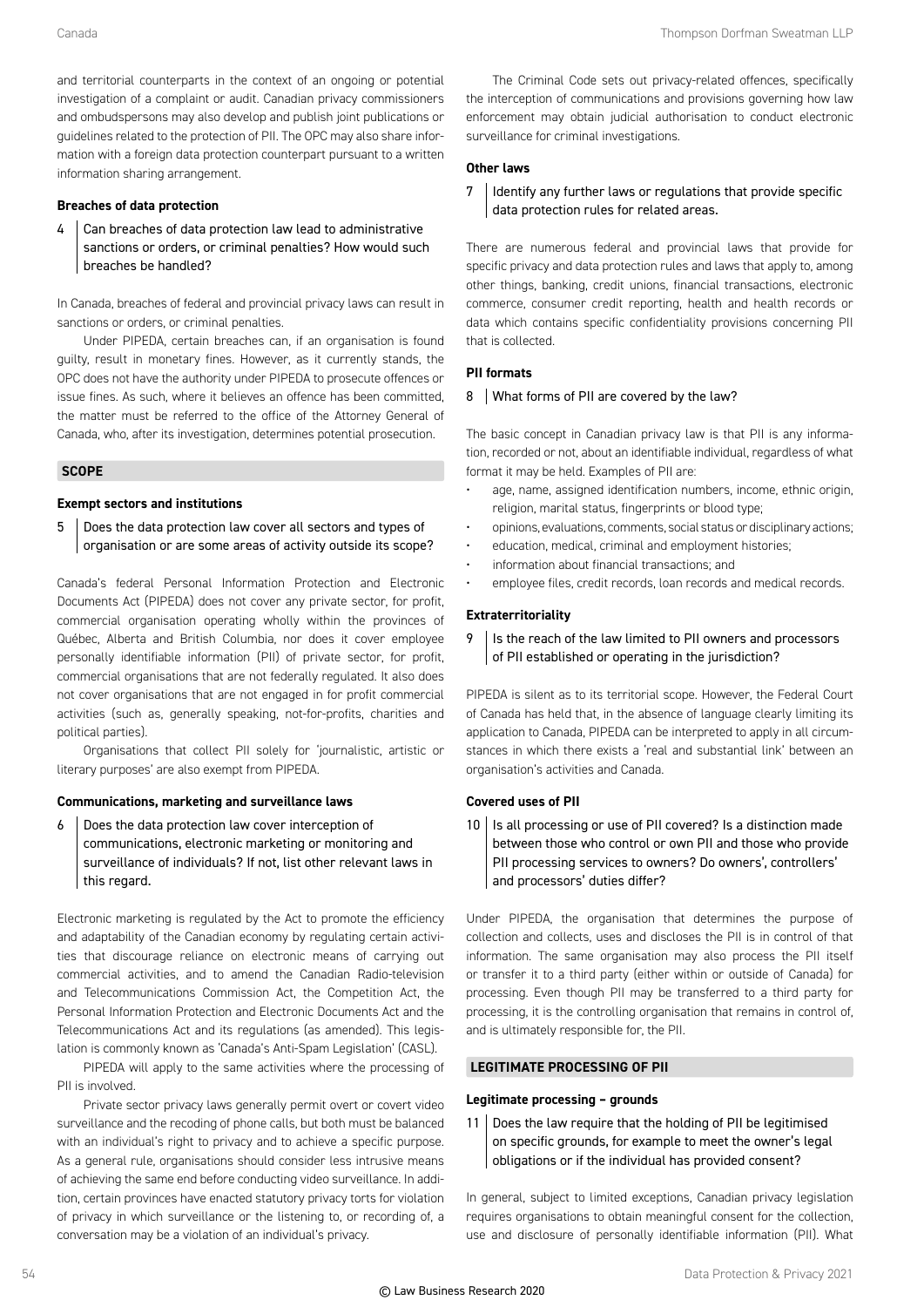constitutes 'meaningful consent' is guided by seven principles designed to ensure that the individual providing the consent has, among other things, a clear understanding of the nature, purpose and consequence of what they are consenting to, been provided information, in a clear and comprehensible manner, about the organisation's privacy management practices, and been provided with a clear 'yes' or 'no' option.

An organisation cannot not require consent as a condition for providing a product or service, beyond that required to fulfil an explicitly specified and legitimate purpose. The form of consent, whether express or implied, may vary depending on the nature of the PII and the reasonable expectations of the individual. Individuals may withdraw consent at any time, subject to legal or contractual restrictions and reasonable notice.

#### **Legitimate processing – types of PII**

12 Does the law impose more stringent rules for specific types of PII?

Privacy legislation generally states that the more sensitive the PII, the greater the security safeguards required to protect it. Legislation does not always specifically state what types of security safeguards ought to be implemented, but rather leaves it to an organisation to determine what is appropriate in the circumstances. In addition, the vast majority of provinces have health legislation that applies specifically to entities that fit within the definition of 'custodians' or 'trustees' and have stricter and more specific standards of security safeguards for health PII.

#### **DATA HANDLING RESPONSIBILITIES OF OWNERS OF PII**

#### **Notification**

13 Does the law require owners of PII to notify individuals whose PII they hold? What must the notice contain and when must it be provided?

Canadian privacy law is based on consent. As such, the obtaining of meaningful consent, either express or implied, is necessary for an organisation's collection, use and disclosure of PII. Accordingly, apart from mandatory breach notifications in the event of a breach of security safeguards that could reasonably create a real risk of significant harm to an individual; or notifications that may be required pursuant to a proposed transfer of personally identifiable information (PII) outside of its jurisdiction, or a request to access information from an affected individual, there is no law of general application that requires organisations to notify individuals whose PII they hold.

In the case of mandatory breach notifications, the notification must be conspicuous and include enough information to allow the individual to understand the significance of the breach to them and to take steps, if possible, to reduce or mitigate the risk of harm.

#### **Exemption from notification**

#### 14 | When is notice not required?

Apart from mandatory breach notifications in the event of a breach of security safeguards that could reasonably create a real risk of significant harm to an individual; or notifications that may be required pursuant to a proposed transfer of PII outside of its jurisdiction, or a request to access information from an affected individual, there is no law of general application that requires organisations to notify individuals whose PII they hold.

#### **Control of use**

15 Must owners of PII offer individuals any degree of choice or control over the use of their information? In which circumstances?

Generally, individuals have the right to acquire information as to an organisation's PII handling practices and policies without unreasonable effort. Individuals also have the right:

- to gain access to their PII;
- to know whether and what type of PII is held;
- a general account of the use and disclosure of their PII; and
- the right to amend PII if it is inaccurate or incomplete.

#### **Data accuracy**

 $16$  Does the law impose standards in relation to the quality, currency and accuracy of PII?

Canadian privacy legislation contains obligations for organisations to ensure that the PII that it uses, collects and discloses is accurate, complete and up to date, particularly where the information is used to make a decision about the individual to whom the information relates or is likely to be disclosed to another organisation.

#### **Amount and duration of data holding**

17 Does the law restrict the amount of PII that may be held or the length of time it may be held?

Canadian private sector privacy legislation provides that the amount of PII that an organisation holds should be limited to what is necessary for the identified purpose. Canadian privacy legislation also provides that, absent any specific legislative requirements to keep the PII for a certain period of time, the PII should be held only as long as is necessary to fulfil its identified purpose and once it is no longer required to fulfil such purpose it should be destroyed, erased or made anonymous.

#### **Finality principle**

#### 18  $\vert$  Are the purposes for which PII can be used by owners restricted? Has the 'finality principle' been adopted?

Organisations are generally required to identify the purposes for which PII is collected at or before the time the information is collected. Organisations shall also document such purposes in order to be transparent about privacy practices. PII must not be used or disclosed for purposes other than those for which it was collected, except with the consent of the individual or as permitted or required by law.

#### **Use for new purposes**

19 | If the finality principle has been adopted, how far does the law allow for PII to be used for new purposes? Are there exceptions or exclusions from the finality principle?

If an organisation wishes to use PII in its possession for a new purpose, it must obtain consent from individuals to use their PII for the newly identified purpose.

#### **SECURITY**

#### **Security obligations**

20 What security obligations are imposed on PII owners and service providers that process PII on their behalf?

Canadian privacy legislation requires that organisations implement reasonable technical, physical and administrative safeguards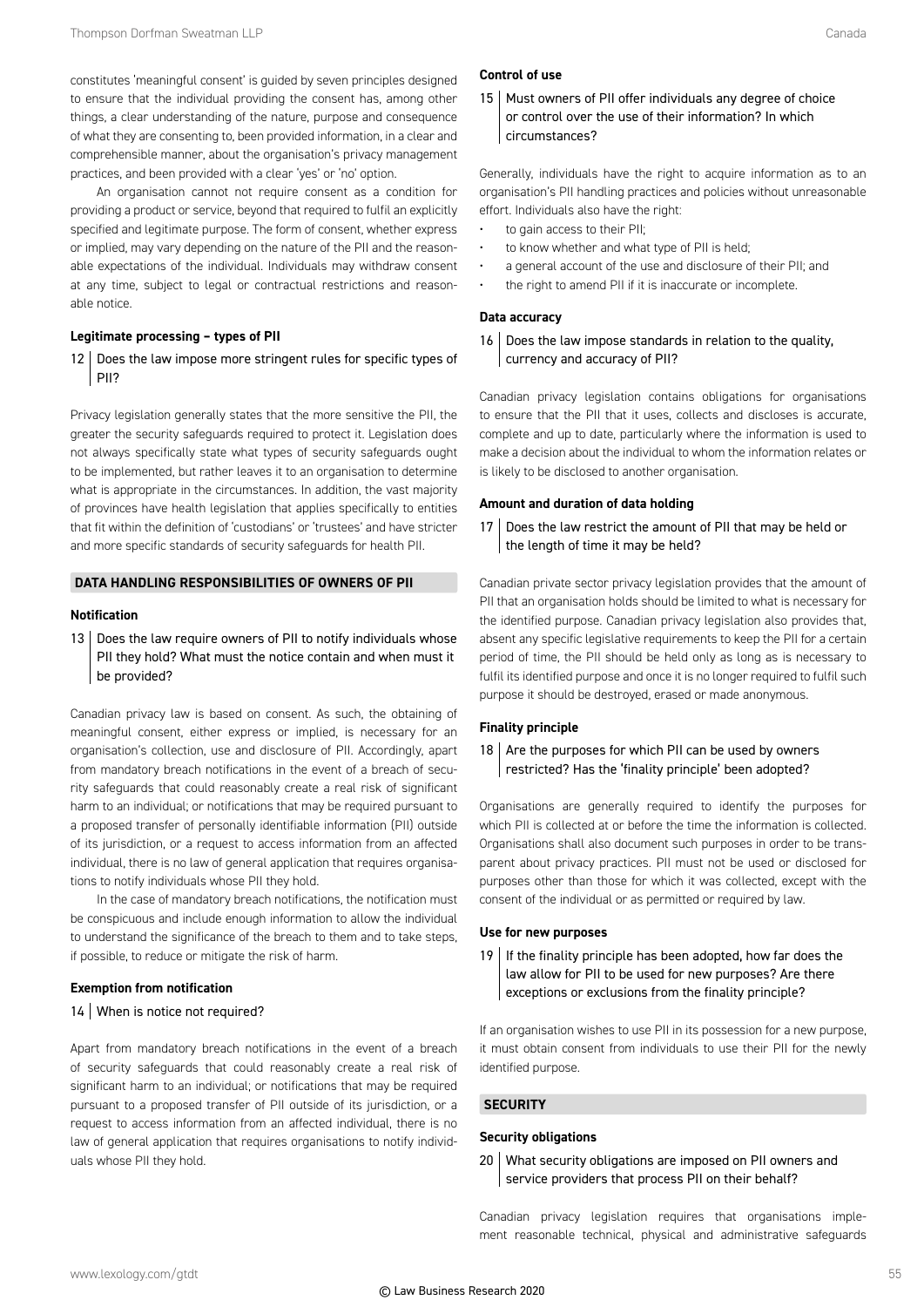to adequately protect personally identifiable information (PII) against loss or theft and from unauthorised access, disclosure, copying, use or modification, regardless of the format in which it is held. Specific security safeguards are generally not included in legislation and the onus is placed on the organisation to ensure that, through the use of appropriate security safeguards, the PII is adequately protected.

In assessing what constitutes 'appropriate security safeguards', consideration must be given to the nature of the PII and the harm that might result from its loss, theft unauthorized access, disclosure, copying, use or modification. As the sensitivity of the PII increases, so increases the assumed risk of harm, thereby increasing what constitutes an appropriate level of security safeguards.

Where organisations engage service providers to process PII on their behalf, such organisations remain responsible for protecting the PII. They have an obligation to ensure, through contractual or other means, that the service providers are themselves using appropriate security safeguards to provide an adequate level of protection for the PII in their possession.

Certain types of PII, such as that related to health or financial matters, may also be subject to industry specific legislation that imposes specific security obligations on the owners of PII.

#### **Notification of data breach**

21 | Does the law include (general or sector-specific) obligations to notify the supervisory authority or individuals of data breaches? If breach notification is not required by law, is it recommended by the supervisory authority?

Currently, Canada's federal Personal Information Protection and Electronic Documents Act (PIPEDA) and Alberta's Personal Information Protection Act (PIPA (AB)) are the only jurisdictions containing mandatory breach notification requirements. Under PIPEDA, an organisation that suffers a breach of security safeguards involving PII under its control and that poses a real risk of significant harm to individuals, must:

- report to the Office of the Privacy Commissioner of Canada (OPC);
- notify affected individuals as soon as feasible; and
- notify any government institution or organisation that it believes can reduce or mitigate the risk of harm that could result from the breach.

The report to the OPC must be made in prescribed form and the notice to the affected individuals must contain the information set out in the regulations.

Organisations under PIPEDA are also required to keep records, in prescribed form, of all breaches of security safeguards involving PII under its control, and to provide the Privacy Commissioner with a copy of such records on request. Those records must be kept for at least two years.

The breach notification provisions under PIPA (AB) are very similar to those under PIPEDA. However, there is no obligation to keep a record of all security breaches.

#### **INTERNAL CONTROLS**

#### **Data protection officer**

 $22$  | Is the appointment of a data protection officer mandatory? What are the data protection officer's legal responsibilities?

Canada's federal Personal Information Protection and Electronic Documents Act (PIPEDA), Alberta's Personal Information Protection Act and British Columbia's Personal Information Protection Act expressly require organisations to appoint an individual who is accountable for ensuring compliance with the organisation's data protection obligations

and who may, in turn, delegate some of his or her responsibilities to others. Such individuals are typically referred to as the 'chief privacy officer' or 'privacy officer', though the legislation does not prescribe any particular title. They are generally accountable for an organisation's policies and practices and is the designated individual to respond to inquiries, complaints, and access requests. Currently, there is no similar requirement under Québec's An Act Respecting the Protection of Personal Information in the Private Sector.

#### **Record keeping**

#### 23 Are owners or processors of PII required to maintain any internal records or establish internal processes or documentation?

Absent a breach of security safeguards, there is no specific recordkeeping requirement for private sector organisations, subject to any industry specific requirements. In addition, certain provincial health-related legislation requires maintaining records in certain circumstances.

#### **New processing regulations**

#### $24$  Are there any obligations in relation to new processing operations?

Within the context of the private sector, there are no legal obligations in relation to new processing operations, such as to apply a privacyby-design approach or carry out privacy impact assessments. However, in the context of the public sector, certain of the provincial or territorial privacy enactments require, in certain circumstances, that privacy impact assessments be performed in the context of the design and development of products and services.

#### **REGISTRATION AND NOTIFICATION**

#### **Registration**

25 Are PII owners or processors of PII required to register with the supervisory authority? Are there any exemptions?

As a rule, organisations that collect, use or disclose personally identifiable information (PII) do not have a legal obligation to register with a supervisory authority. Organisations that wish to use or disclose PII, without consent, for statistical or scholarly study or research purposes must however notify the Office of the Privacy Commissioner of Canada before such use or disclosure.

#### **Formalities**

#### 26 What are the formalities for registration?

No registration with a supervisory authority is required.

#### **Penalties**

27 What are the penalties for a PII owner or processor of PII for failure to make or maintain an entry on the register?

There is no register.

#### **Refusal of registration**

 $28$  On what grounds may the supervisory authority refuse to allow an entry on the register?

There is no register.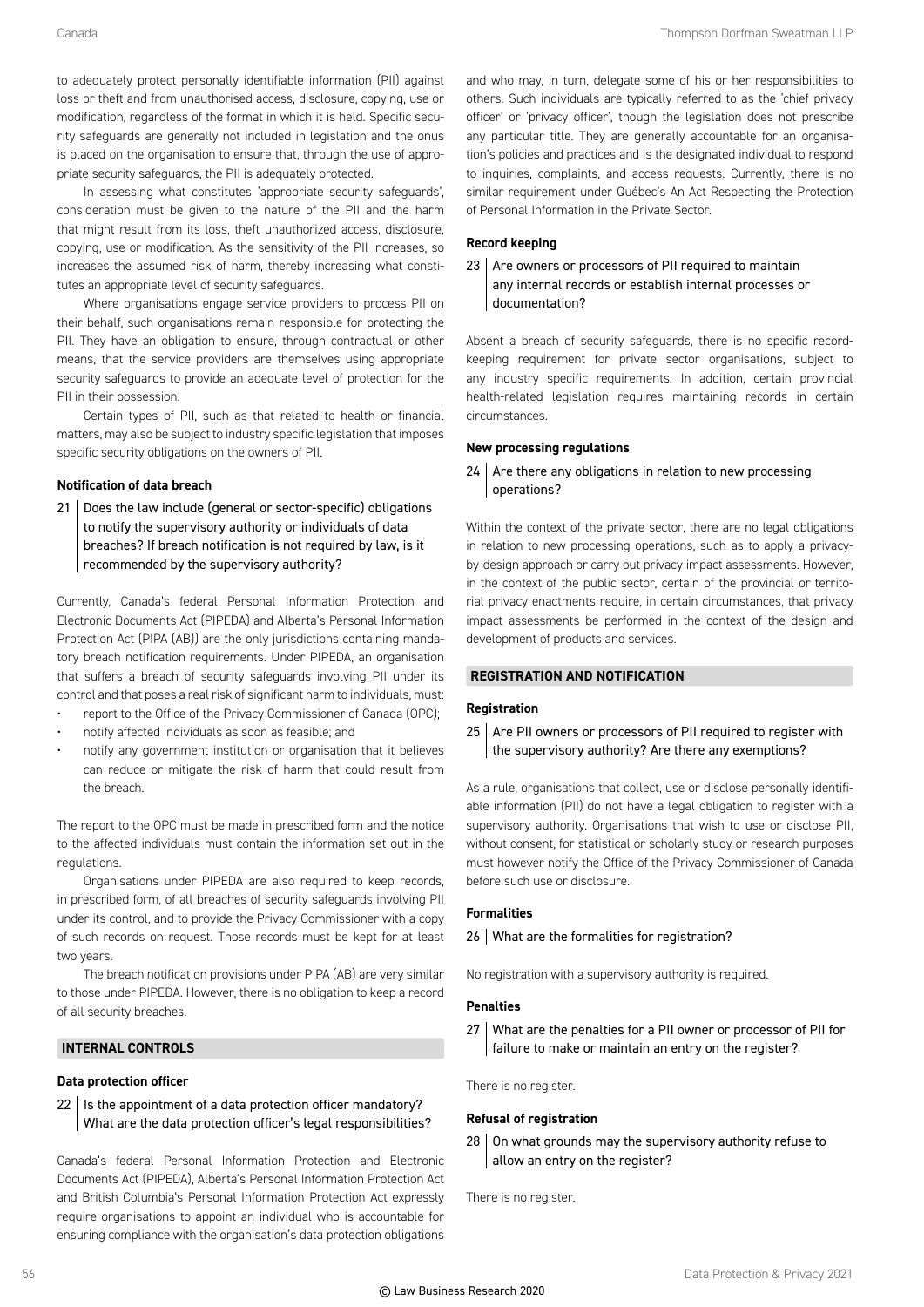#### **Public access**

 $29$  | Is the register publicly available? How can it be accessed?

There is no register.

#### **Effect of registration**

 $30$  Does an entry on the register have any specific legal effect?

There is no register.

#### **Other transparency duties**

#### 31 Are there any other public transparency duties?

Canadian privacy legislation, generally speaking, requires organisations to establish policies and practices detailing how the organisation addresses privacy and related obligations under the various pieces of legislation. While, for the most part, the legislation leaves the exact nature of the policies and practices to the discretion of the organisation, it is now accepted that, at the very least, an organisation must have a public-facing privacy policy.

#### **TRANSFER AND DISCLOSURE OF PII**

#### **Transfer of PII**

 $32$  How does the law regulate the transfer of PII to entities that provide outsourced processing services?

Organisations are responsible for the personally identifiable information (PII) they collect, use and disclose, even when it is being transferred to a third party. As such, while organisations are, in general, permitted to transfer PII to third parties, without consent, they must ensure, through contractual or other means, that a comparable level of protection is afforded to the PII when the PII is processed by a third party. Moreover, the PII can only be used by a third party for the purposes for which it was originally collected and organisations must be transparent about their information-handling practices.

#### **Restrictions on disclosure**

33 Describe any specific restrictions on the disclosure of PII to other recipients.

The disclosure of PII to other recipients generally requires the consent of affected individuals. However, there are exceptions to the consent requirement when disclosing PII to comply with the rules of court relating to the production of records, and where required or permitted by law. When disclosing PII in either context, the remaining requirements of the applicable privacy legislation still apply and organisations must only disclose the PII in the manner and to the extent to which a reasonable person would consider appropriate in the circumstances, must limit the amount of PII that is disclosed to that which is reasonably necessary in the circumstances, and must appropriately safeguard the transmission of the PII.

#### **Cross-border transfer**

#### 34 | Is the transfer of PII outside the jurisdiction restricted?

Neither Canada's federal Personal Information Protection and Electronic Documents Act (PIPEDA) nor any other private sector provincial privacy legislation expressly prohibit the transfer of PII outside of Canada. However, organisations are required to use contractual or other means to provide the PII with a comparable level of protection to that which it would have received in Canada while the PII is outside the jurisdiction. Moreover, the transfer of the PII must only be used for the purposes for

Alberta's Personal Information Protection Act (PIPA (AB)) contains statutory requirements for the transfer of PII outside of Canada. Under PIPA (AB) an organisation intending to transfer PII outside of Canada for processing must first provide notice to individuals of its policy and procedures addressing such transfers, and contact information of its representative who can respond to questions regarding such activities. The organisation should also notify the individuals concerned that transfers of data may be made.

The Québec's An Act Respecting the Protection of Personal Information in the Private Sector (Private Sector Act (QC)) limits the transfer of PII outside of Québec to jurisdictions that have privacy protection legislation in place equivalent to that which exists in Québec.

Alberta and Québec restrict the transfer of public sector PII outside of Canada and, in some instances outside these respective provinces. With limited exceptions, consent of the affected individuals being one, British Columbia and Nova Scotia prohibit government institutions and Crown agents, as well as their service providers, from transferring PII outside of Canada. Nova Scotia and Newfoundland and Labrador restrict the transfer of health PII outside each respective province.

In addition, the Private Sector Act (QC) requires public sector organisations to consider the potential risks involved in transferring PII outside of Québec. If the information will not receive adequate protection, it must not be transferred.

#### **Notification of cross-border transfer**

35 Does cross-border transfer of PII require notification to or authorisation from a supervisory authority?

Cross-border transfers of PII do not require a notification to or the authorisation of a supervisory authority.

#### **Further transfer**

36 | If transfers outside the jurisdiction are subject to restriction or authorisation, do these apply equally to transfers to service providers and onwards transfers?

To the extent that transfers outside of Canada are subject to obligations, such obligations apply equally to transfer to service providers and onward transfers.

#### **RIGHTS OF INDIVIDUALS**

#### **Access**

37 | Do individuals have the right to access their personal information held by PII owners? Describe how this right can be exercised as well as any limitations to this right.

Under Canadian privacy legislation, organisations must, upon request and subject to limited exemptions, inform individuals of the existence, use and disclosure of an individual's personally identifiable information (PII), and must give them access to that information, including a listing of the third-party organisations with whom the information has been shared.

The right of "access" does not oblige an organisation to provide copies of PII records; rather, it requires the provision of access, which may include viewing the records at an organisation's offices. Generally, an individual's request must be sufficiently specific as to allow an organisation to identify the records.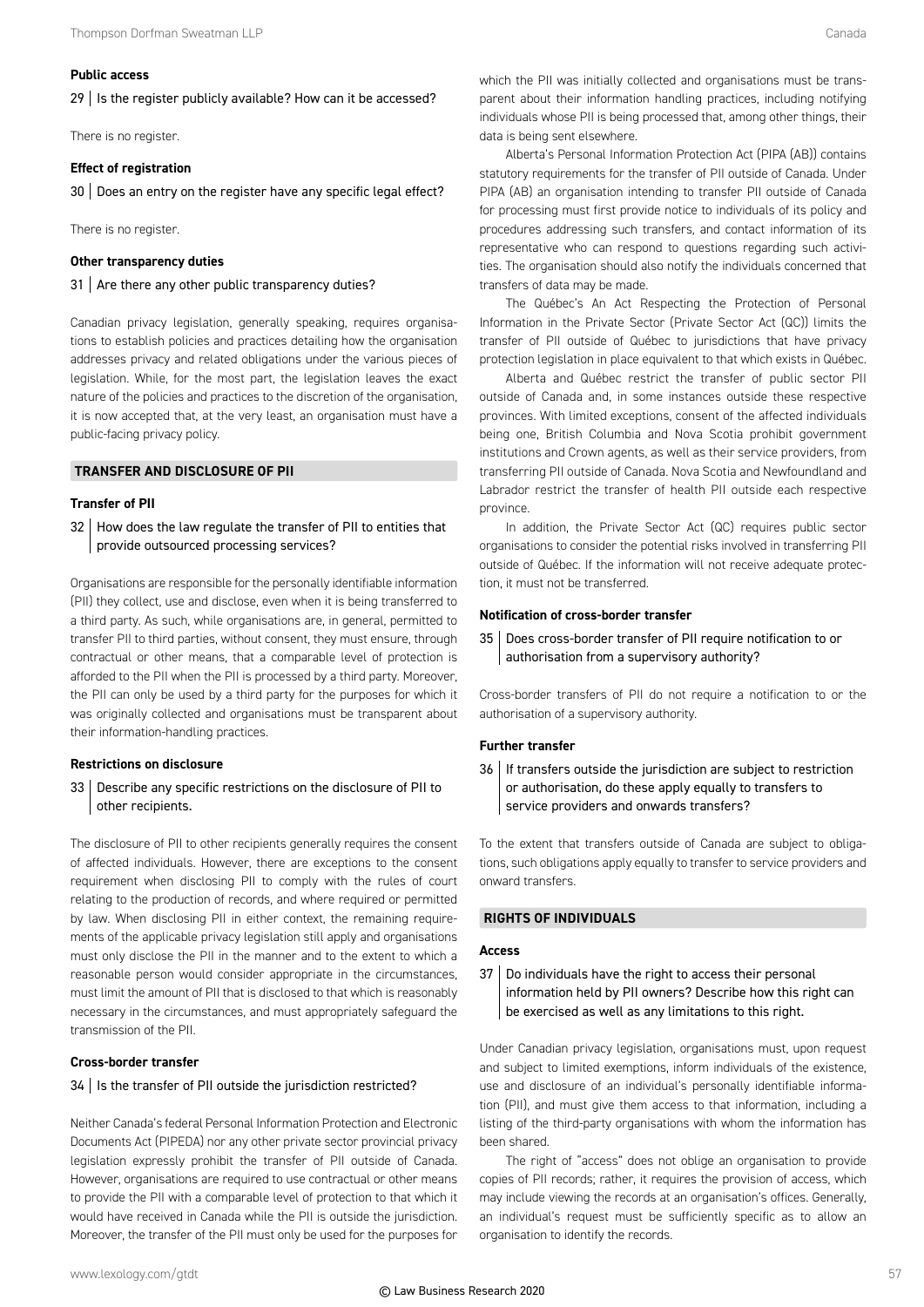Under Canada's federal Personal Information Protection and Electronic Documents Act (PIPEDA) and British Columbia's Personal Information Protection Act (PIPA (BC)), an organisation must respond to an access request no later than 30 days after receipt of the request. Under Alberta's Personal Information Protection Act (PIPA (AB)), an organisation must respond to an access request not later than 45 days after receipt of the request. Each of the Acts contains provisions enabling an organisation, in certain circumstances, to extend the prescribed time frame for a response by another 30 days. While the circumstances vary slightly depending on the legislation, one common example is where additional time is required to undertake consultations with another organisation prior to responding to the request.

Under Québec's An Act Respecting the Protection of Personal Information in the Private Sector (Private Sector Act (QC)), an organisation must respond to an access request no later than 30 days after the date of the receipt of the request. Failure to respond within this time frame is deemed to be a refusal to grant the request.

Under PIPEDA, PIPA (BC) and PIPA (AB) access must be granted at minimal or no cost to the individual, and must make the information available in a form that is generally understandable.

Under the Private Sector Act (QC) access must be provided free of charge. However, a reasonable charge may be required from a person requesting a transcription, reproduction or transmission of the PII in question.

The exemptions to the right of access vary amongst legislation and need to be carefully considered. Examples of the statutory exemptions include, but are not limited to, information subject to solicitor-client or litigation privilege, confidential commercial information, information about another individual, information that relates to national security matters, and information generated in a formal dispute resolution process.

#### **Other rights**

#### 38 | Do individuals have other substantive rights?

Generally, individuals have the following rights in relation to PII held by organisations:

- to gain access to PII, including whether and what type of PII is held and a general account of its use and disclosure;
- to amend PII if it is inaccurate or incomplete;
- to acquire information as to an organisations' PII handling practices and policies without unreasonable effort, including that PII is made available to related organisations, such as subsidiaries;
- to withdraw consent at any time, subject to any contractual or legal restrictions, reasonable notice. The individual must be informed of the implications of withdrawal of consent; and
- to make a complaint to the relevant privacy authority. Prior to doing so, individuals should address privacy issues with the designated Privacy Officer or equivalent within the organisation who is accountable for the organisation's compliance.

Whether there is a General Data Protection Regulation (GDPR) type 'right of erasure' of PII is currently unsettled in Canada.

#### **Compensation**

#### 39 Are individuals entitled to monetary damages or compensation if they are affected by breaches of the law? Is actual damage required or is injury to feelings sufficient?

Individuals affected by breaches of the law and seeking monetary damages or compensation must seek redress through private legal action. Such individuals may be entitled to monetary damages or compensation for wrongful acts either under the common law or pursuant to those statutes that provide for a private right of action. As a general rule, individuals must establish that they suffered actual damages as a direct result of negligent actions in order to be successful.

#### **Enforcement**

#### $40$  Are these rights exercisable through the judicial system or enforced by the supervisory authority or both?

The rights of individuals affected by breaches of the law and seeking monetary damages or compensation is exercisable primarily through the judicial system. Typically, the civil penalties imposed by supervisory authorities are not paid directly to aggrieved individuals, but there are exceptions.

#### **EXEMPTIONS, DEROGATIONS AND RESTRICTIONS**

#### **Further exemptions and restrictions**

41 Does the law include any derogations, exclusions or limitations other than those already described? Describe the relevant provisions.

Under Canadian privacy legislation, there are both mandatory and discretionary exceptions to the consent, use and disclosure of PII. The type of exceptions will depend upon the PII at issue, jurisdiction, and whether an organisation is in the public or private sector. The specific applicable legislation ought to be consulted to carefully determine if any applicable exceptions exist. Some common types of exceptions centre around PII related to an investigation, national security, artistic or literary purposes, study of research purposes, or protecting the health or safety of individuals.

#### **SUPERVISION**

#### **Judicial review**

#### 42 Can PII owners appeal against orders of the supervisory authority to the courts?

As the enforcement powers of supervisory authorities in Canada are very limited, organisations collecting, using and disclosing PII do not so much have a right of appeal against orders of a supervisory authority, but rather a right to apply for a hearing before the courts. Under Canada's federal Personal Information Protection and Electronic Documents Act (PIPEDA), after receiving a report from the Office of the Privacy Commissioner of Canada (OPC), which is non-binding, or being notified that the investigation of a complaint has been discontinued, a complainant may, subject to certain limitations, apply to the Federal Court of Canada for a de novo hearing regarding any matter in respect of which the complaint was made or that is referred to in the OPC report. The court has broad remedial powers, including the ability to order the imposition of fines for noncompliance with certain provisions of PIPEDA, correct an organisation's practices or award damages to the complainant.

In Alberta and British Columbia, organisations have the right, exercisable within a prescribed time, to apply for a judicial review or orders made under Alberta's Personal Information Protection Act or British Columbia's Personal Information Protection Act. In Québec, an individual may appeal orders made under Quebec's An Act Respecting the Protection of Personal Information in the Private Sector to a judge of the Court of Québec on questions of law or jurisdiction with respect to a final decision.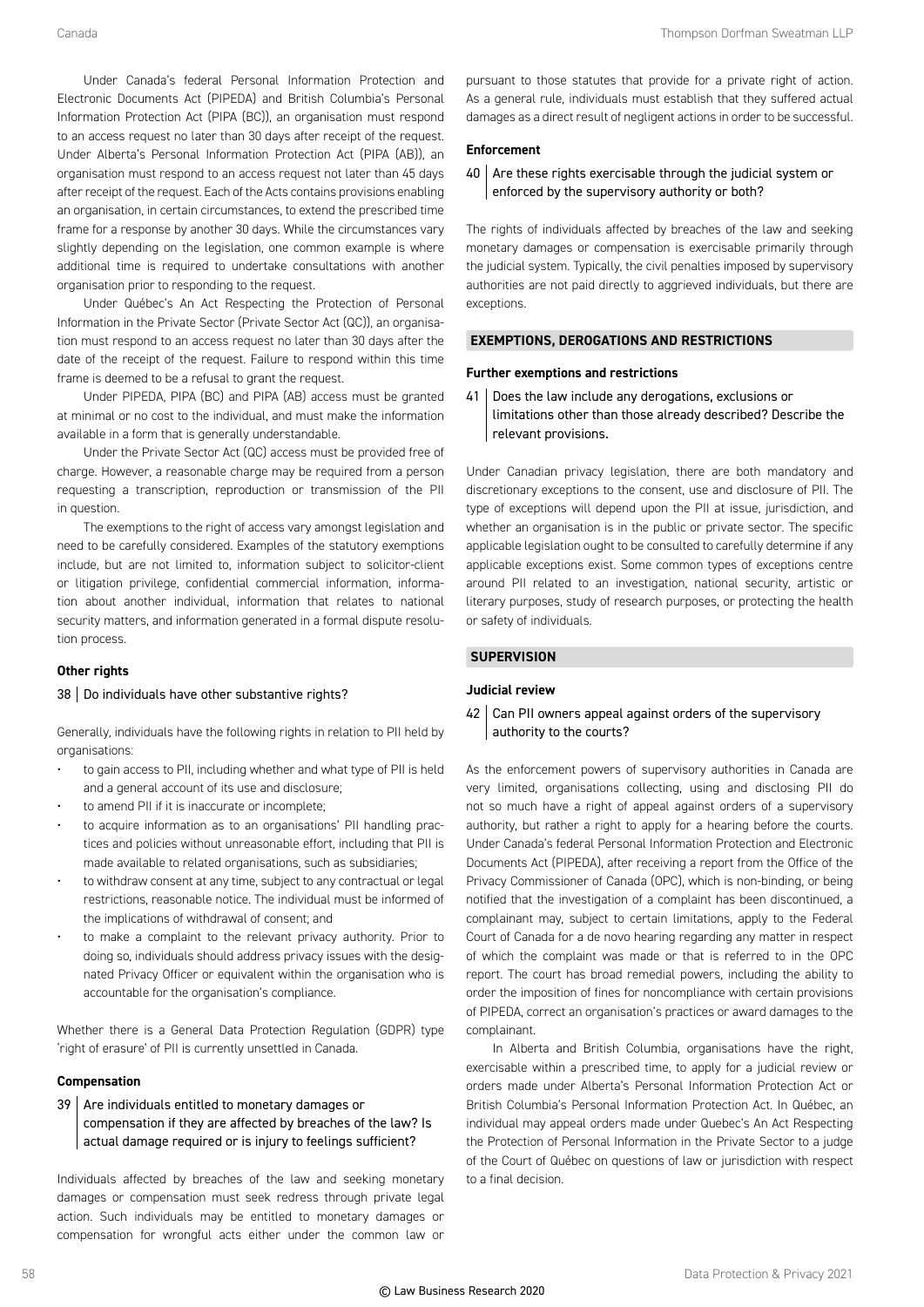#### **Internet use**

#### 43 Describe any rules on the use of 'cookies' or equivalent technology.

Canada does not have specific legislation regulating 'cookies'. Rather, 'cookies', are subject to Canada's Anti-Spam Legislation (CASL) and privacy laws. Under CASL, express consent must be obtained prior to installing any kind of computer program on another's computer in the course of commercial activity. To obtain express consent the purpose for which consent is sought, the identity of the person seeking consent must be identified. CASL also states that a person's conduct can be an indication of express consent to the installation of 'cookies' if it is reasonable to believe that the person has consented through their actions.

Under privacy laws, consent may be obtained through express or implied. To the extent that the PII is sensitive in nature, express consent is required. If the PII is non-sensitive in nature, implied (or opt-out) consent is acceptable online behavioural advertising, provided that:

- individuals are made aware of the purposes for the practice in a manner that is clear and understandable;
- individuals are informed of the purposes at or before the time of collection, and are provided with information about the various parties involved in online behavioural advertising;
- individuals are able to easily opt out of the practice at or before the time the information is collected;
- the opt-out takes effect immediately and is persistent;
- the information collected and used is limited, to the extent practicable, to non-sensitive information; and
- information collected and used is destroyed or effectively anonymised as soon as possible.

#### **Electronic communications marketing**

#### 44 | Describe any rules on marketing by email, fax or telephone.

Unless an exception or exemption applies, it is unlawful under CASL to send, or cause or permit to be sent, a commercial electronic message (defined broadly to include text, sound, voice or image messages) to an electronic address, unless the recipient has provided express or implied consent and the message complies with the prescribed form and content requirements, including containing an unsubscribe mechanism.

CASL also prohibits the installation of software on a person's computer without the consent of the device's owner. A person is considered to have consented to the software installation if their conduct is such that it is reasonable to believe they consented to the software installation. CASL does not apply to a person or business who installs software on their own computer, for example, or to updates, patches or bug fixes.

#### **Cloud services**

#### 45 | Describe any rules or regulator guidance on the use of cloud computing services.

There are no specific rules or legislation that governs the processing of PII through cloud computing services. However, the OPC, in conjunction with the Offices of the Information and Privacy Commissioner of Alberta and British Columbia, has developed guidance documentation to provide organisations with general information on cloud computing, to help them understand the privacy implications and responsibilities associated with PII being handled by a cloud provider, and to offer some suggestions to address privacy considerations in the cloud.



B Douglas Tait bdt@tdslaw.com

Catherine M Hamilton cmh@tdslaw.com

Suite 1700 242 Hargrave Street Winnipeg Manitoba Canada R3C 0V1 Tel: +1 204 957 1930 www.tdslaw.com

#### **UPDATE AND TRENDS**

#### **Key developments of the past year**

46 Are there any emerging trends or hot topics in international data protection in your jurisdiction?

There is a widely held belief that Canada's privacy laws are in need of reform. In 2019, the government of Canada released a Digital Charter Action Plan proposing to reform and modernise Canada's federal Personal Information Protection and Electronic Documents Act. The Digital Charter set out 10 principles that the government intends to use as the foundation for its reforms, including giving Canadians more control over their data and enhancing enforcement powers. As of this date, there has been no legislation passed to implement any changes.

The government of Canadian also currently studying reforms to the Privacy Act.

In British Columbia, a special committee has been appointed to review British Columbia's Personal Information Protection Act and to submit a report of its findings to the provincial government.

In Québec, the provincial government recently announced plans to modernise Quebec's Act Respecting the Protection of Personal Information in the Private Sector. It is expected that these reforms will model privacy standards similar to those found in the European Union's General Data Protection Regulation.

*\* The writers would like to acknowledge Bryan A Tait - articling student, for his contributions to the preparation of this chapter.*